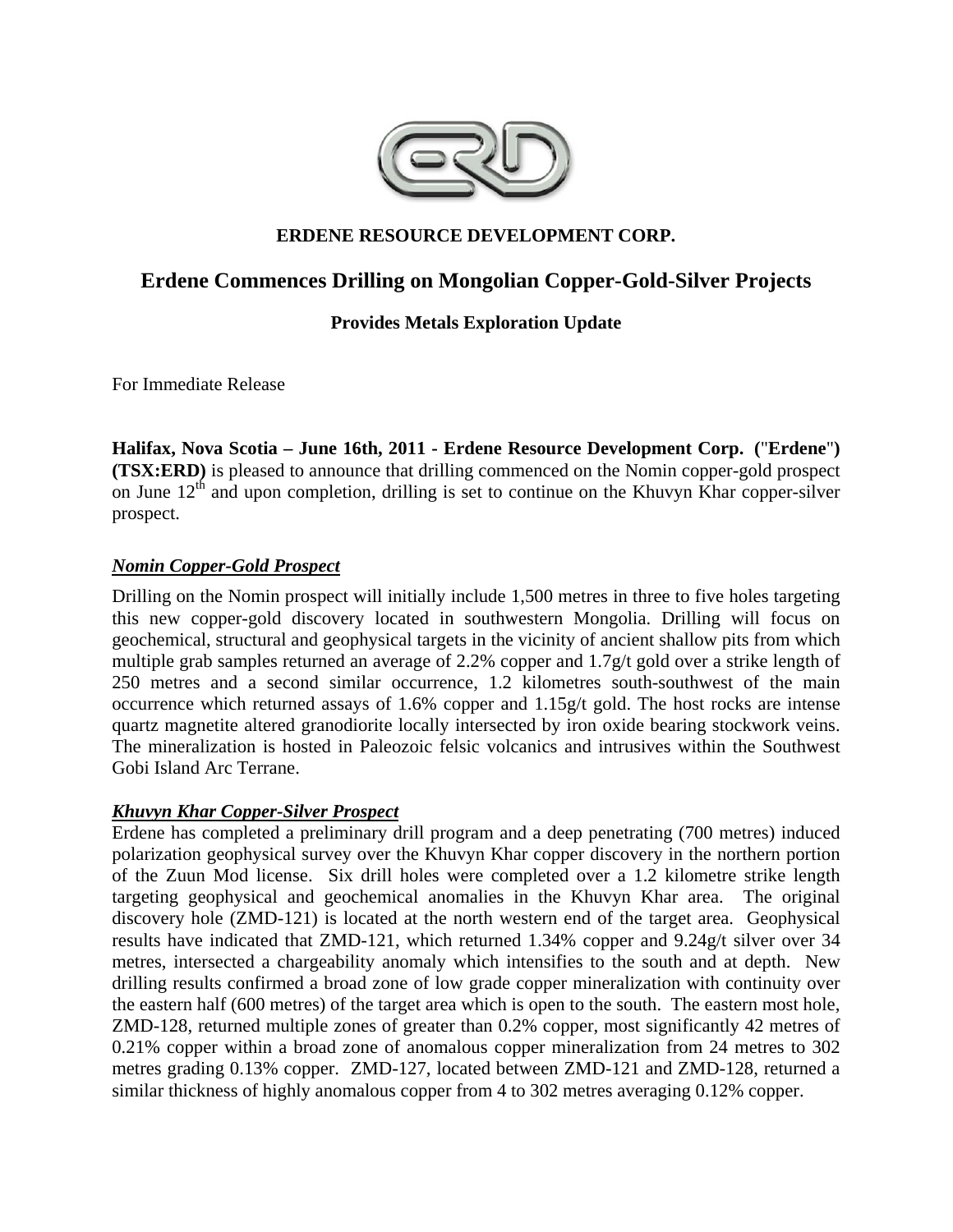Four of these holes (ZMD-123 to 126) tested chargeability high and magnetic low features within 200 metres of ZMD-121 to a maximum depth of 500 metres. All holes returned anomalous copper (highest value 0.22% Cu over 2 metres) and molybdenum (highest value 0.25% Mo over 2 metres) but did not intersect the higher grade zone discovered in ZMD-121. An interpretation of the drilling results and the new deep geophysics indicates that the copper mineralized zone appears to be structurally controlled in a zone of dacite porphyry in fault contact with granodiorite. Based on this information, it is apparent that the strongest targets lie to the south and at depth. The chalcopyrite mineralization observed as fracture and breccia infill is thought to be associated with late stage mineralizing fluid flow driven by a local porphyry system. The presence of Unidirectional Solidification Textures (UST's) associated with the high grade copper mineralized Quartz-Feldspar intersect may be interpreted as the top of a mineralized porphyry intrusion.

Follow-up drilling at Khuvyn Khar will target the chargeability anomaly to the south of ZMD-121. Drilling is planned to commence on completion of the Nomin drilling program.

#### *Mongolia Regional Exploration Program*

In 2011, the Corporation will continue to expand its detailed program of regional exploration to identify areas, principally in southern Mongolia, with the potential to host porphyry related copper-gold-molybdenum mineralization. Erdene has carried out a two-year, detailed regional evaluation of a large area in south-western Mongolia evaluating the potential for porphyry related copper-gold-molybdenum mineralization. Multiple new targets have been identified to date; these targets are receiving further work.

#### *Mongolia Investor-Analyst Tour*

Erdene's senior executive will be leading a tour of its Mongolia operations from June  $17<sup>th</sup>$ through  $20<sup>th</sup>$  including field visits to the Zuun Mod, Khuvyn Khar and Nomin projects. Ten visitors representing banks and securities firms from Canada, Australia, Mongolia and Hong Kong will be taking part in the visit.

#### *Annual General Meeting*

Erdene will hold its Annual General Meeting in Halifax on Thursday, June 23, 2011 at 5:30pm (Atlantic Time). A live webcast of Peter Akerley's presentation will be available on Erdene's website at: AGM Webcast.

#### **Qualified Person**

J.C. (Chris) Cowan, P.Eng. (Ontario) is a Qualified Person as that term is defined in National Instrument 43-101 and has reviewed and approved the technical information contained in this news release. All samples have been assayed at SGS Laboratory in Ulaanbaatar, Mongolia. In addition to internal checks by SGS Laboratory, the company incorporates a QA/QC sample protocol utilizing prepared standards, blanks and duplicates.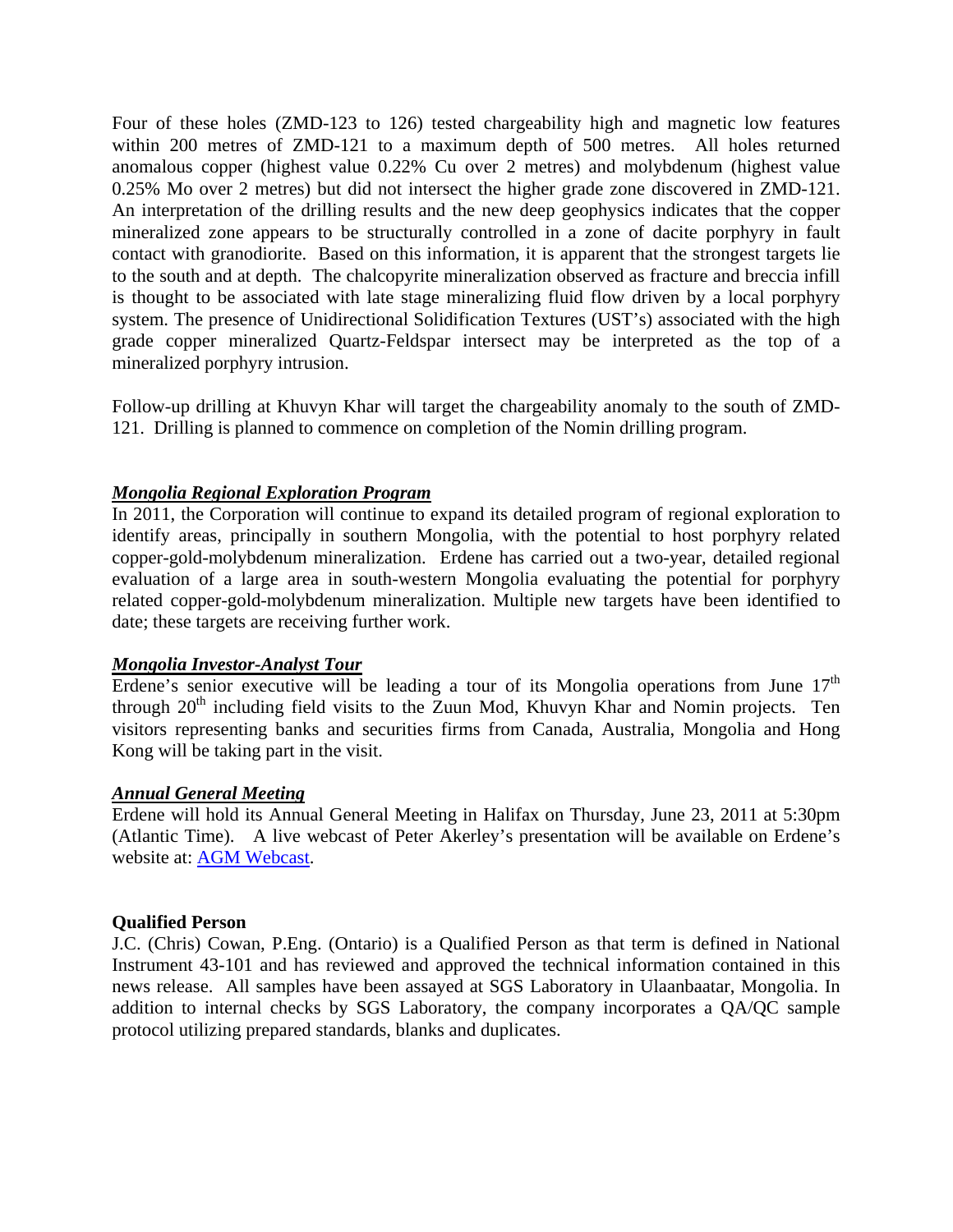#### **About Erdene**

Erdene Resource Development Corp. is a diversified resource company with multiple projects in Mongolia, Canada, and the USA, at various stages of development, from exploration to production; all projects are focused on high-growth commodities. In Mongolia, Erdene's principals have over 14 years of experience in the country's resource sector. A dedicated technical and management team has resulted in the development of a strong portfolio of molybdenum-copper, copper-gold, and coal projects throughout the country. These projects, and our in-country experience, provide the Company with a unique opportunity to participate in this period of unprecedented economic growth in Mongolia. This growth is fuelled by the discovery and development of a number of World-class mineral projects that are transforming the country into one of Asia's mineral resource leaders.

Erdene has a current working capital position of approximately \$5.6 million, including that of its controlled subsidiary Advanced Primary Minerals Corp., with 90,323,377 common shares issued and outstanding and a fully diluted position of 97,841,377 common shares.

### Forward-Looking Statements

Certain information regarding Erdene contained herein may constitute forward-looking statements within the meaning of applicable securities laws. Forward-looking statements may include estimates, plans, expectations, opinions, forecasts, projections, guidance or other statements that are not statements of fact. Although Erdene believes that the expectations reflected in such forward-looking statements are reasonable, it can give no assurance that such expectations will prove to have been correct. Erdene cautions that actual performance will be affected by a number of factors, most of which are beyond its control, and that future events and results may vary substantially from what Erdene currently foresees. Factors that could cause actual results to differ materially from those in forward-looking statements include market prices, exploitation and exploration results, continued availability of capital and financing and general economic, market or business conditions. The forward-looking statements are expressly qualified in their entirety by this cautionary statement. The information contained herein is stated as of the current date and subject to change after that date.

## **NO REGULATORY AUTHORITY HAS APPROVED OR DISAPPROVED THE CONTENTS OF THIS RELEASE**

-- 30 --

#### **Contact information**

**Erdene Resource Development Corp.**  Peter C. Akerley, President and CEO or Ken W. MacDonald, Vice President Business Strategy and CFO Phone: (902) 423-6419 E-mail: info@erdene.com www.erdene.com